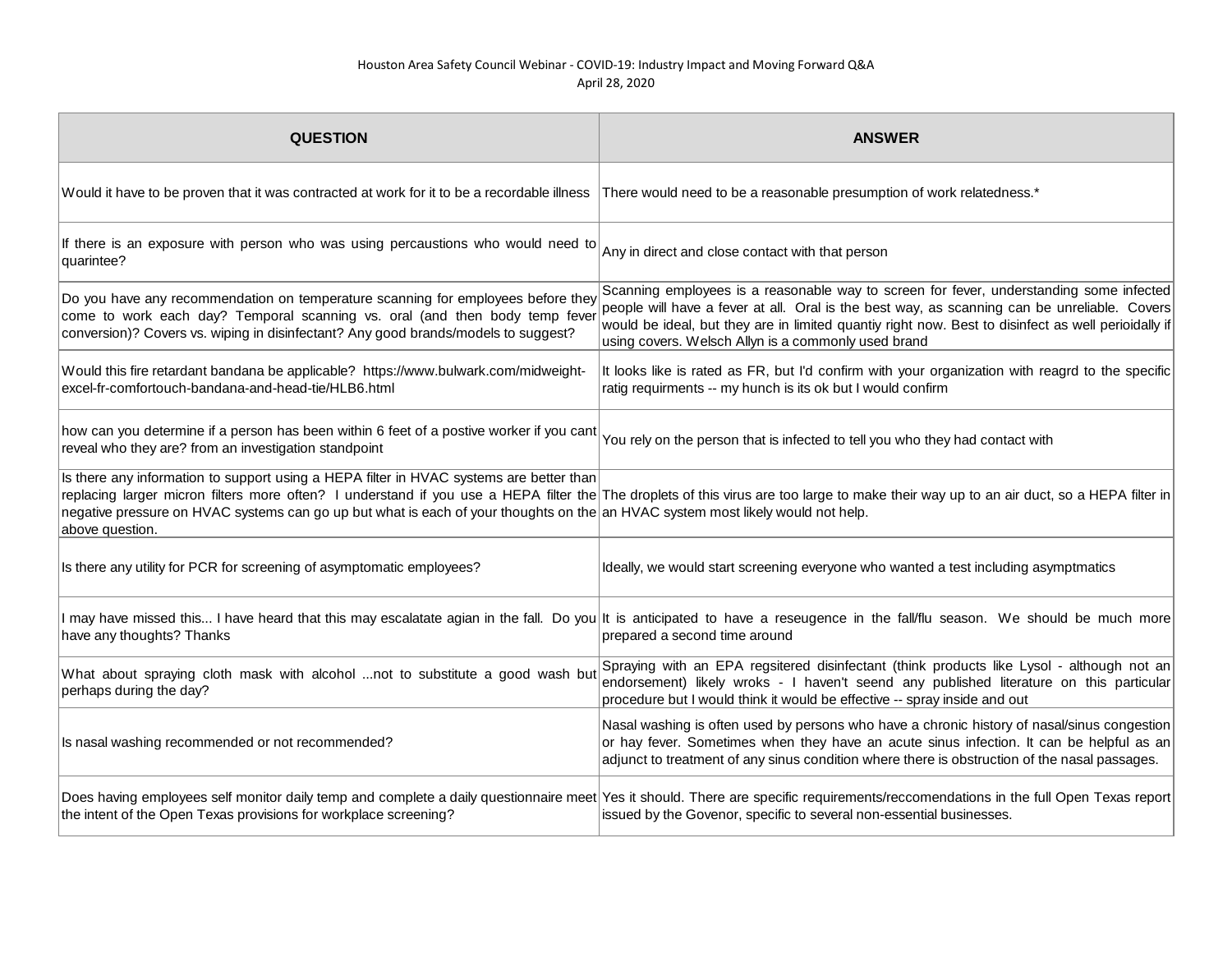| <b>QUESTION</b>                                                                                                                                                                            | <b>ANSWER</b>                                                                                                                                                                                                                                                                                                                                                                                                                                                                                                                                                                                                                                                                                                                                                                                                                                                                                                                                                                                                                                                                                                                                                                                                                                                                                                                                                                                                                                                             |
|--------------------------------------------------------------------------------------------------------------------------------------------------------------------------------------------|---------------------------------------------------------------------------------------------------------------------------------------------------------------------------------------------------------------------------------------------------------------------------------------------------------------------------------------------------------------------------------------------------------------------------------------------------------------------------------------------------------------------------------------------------------------------------------------------------------------------------------------------------------------------------------------------------------------------------------------------------------------------------------------------------------------------------------------------------------------------------------------------------------------------------------------------------------------------------------------------------------------------------------------------------------------------------------------------------------------------------------------------------------------------------------------------------------------------------------------------------------------------------------------------------------------------------------------------------------------------------------------------------------------------------------------------------------------------------|
| What is the difference in an N95 mask and an NX95 mask?                                                                                                                                    | believe that the "NX" designation to be something assigned by an individual company - the<br>N95 designation (as approved by NIOSH) means its non-oil resitant and captures 95% of the<br>airbone material at 0.3 microns - so I'm not sure wha the "X' means, but I would focus on if the<br>product is NIOSH approved                                                                                                                                                                                                                                                                                                                                                                                                                                                                                                                                                                                                                                                                                                                                                                                                                                                                                                                                                                                                                                                                                                                                                   |
| a cloth face covering?                                                                                                                                                                     | It's unusual for a person to not be able to wear a loose fitting cloth face covering. But some<br>How should we handle personnel with respiratory issues who may struggle with wearing people with respiratory problems may complain about it interfering with their breathing (which<br>is different from discomfortmany people will complain about that. You can try different<br>types of cloth face coverings, including a simple bandanna, and see how they adjust to them.                                                                                                                                                                                                                                                                                                                                                                                                                                                                                                                                                                                                                                                                                                                                                                                                                                                                                                                                                                                          |
| wuld be different with covid-19?                                                                                                                                                           | If for every disease there is always immunity developped what makes one think that it it appears that many will develop antibodies, but some will/have not. We still do not know if<br>these antibodies will uphold temporary or long term immunity.                                                                                                                                                                                                                                                                                                                                                                                                                                                                                                                                                                                                                                                                                                                                                                                                                                                                                                                                                                                                                                                                                                                                                                                                                      |
| free, tobacco free, required physical activity                                                                                                                                             | Unclear at this time. This infection is short-lived, most people have mild to moderate symptoms<br>How do you think this virus will impact overall health in the workplace - maybe smoke and recover completely, so they should get back to being the way they were before (including<br>physical activity levels). As for the impact on workplace no smoking policies, I don't see why<br>these should be affected at all. But maybe I'm not interpreting your question correctly.                                                                                                                                                                                                                                                                                                                                                                                                                                                                                                                                                                                                                                                                                                                                                                                                                                                                                                                                                                                       |
| If a US citizen travels internationally for work and contracts COVID-19 while overseas.<br>upon their return they require hospitalization. Is this incident considered OSHA<br>Recordable? | No. FAQ ID: 578 Q: A company has been notified that an employee may have been exposed<br>to TB while overseas while working. Is this a recordable case?<br>A: No. Employers are only required to record injuries and illnesses if they occur within the<br>geographic coverage of the OSH Act. The Occupational Safety and Health Act, and therefore<br>the OSHA Recordkeeping Regulation, apply only within the jurisdictional boundaries of the<br>United States as defined in Section 4(a) of the Act. If the exposure had occurred in the United<br>States, the case would be recordable if that employee subsequently developed a tuberculosis<br>infection, as evidenced by a positive skin test or diagnosis by a physician or other licensed<br>health care professional.<br>Source: OSHA e-correspondence<br>Selected OSHA Recordkeeping Q & A<br>FAQ ID: 692<br>Q: If an employee works for a U.S. based company but travels to the Bahamas to do work on<br>behalf of their employer and is injured, is that injury recordable?<br>A: Since the injury occurred outside the jurisdictional boundaries of the United States, this is<br>not a recordable injury. The Occupational Safety and Health Act, and therefore the 29 CFR<br>Part 1904 OSHA Recordkeeping Regulation, apply only within the jurisdictional boundaries of<br>the United States and certain locations listed in Section 4(a), 29 USC §653(a) of the Act.<br>Source: OSHA e-correspondence |
| What about Field Inspectors, what is their best choice for face mask? The inspectors<br>that work around chemicals that would spark?                                                       | I'm learning a lot in the past 24 hours about FPC face coverings :) I suspose I would ask "in a<br>non-covid environment what would they wear?" If nothing then an FPC face covering should<br>suffice                                                                                                                                                                                                                                                                                                                                                                                                                                                                                                                                                                                                                                                                                                                                                                                                                                                                                                                                                                                                                                                                                                                                                                                                                                                                    |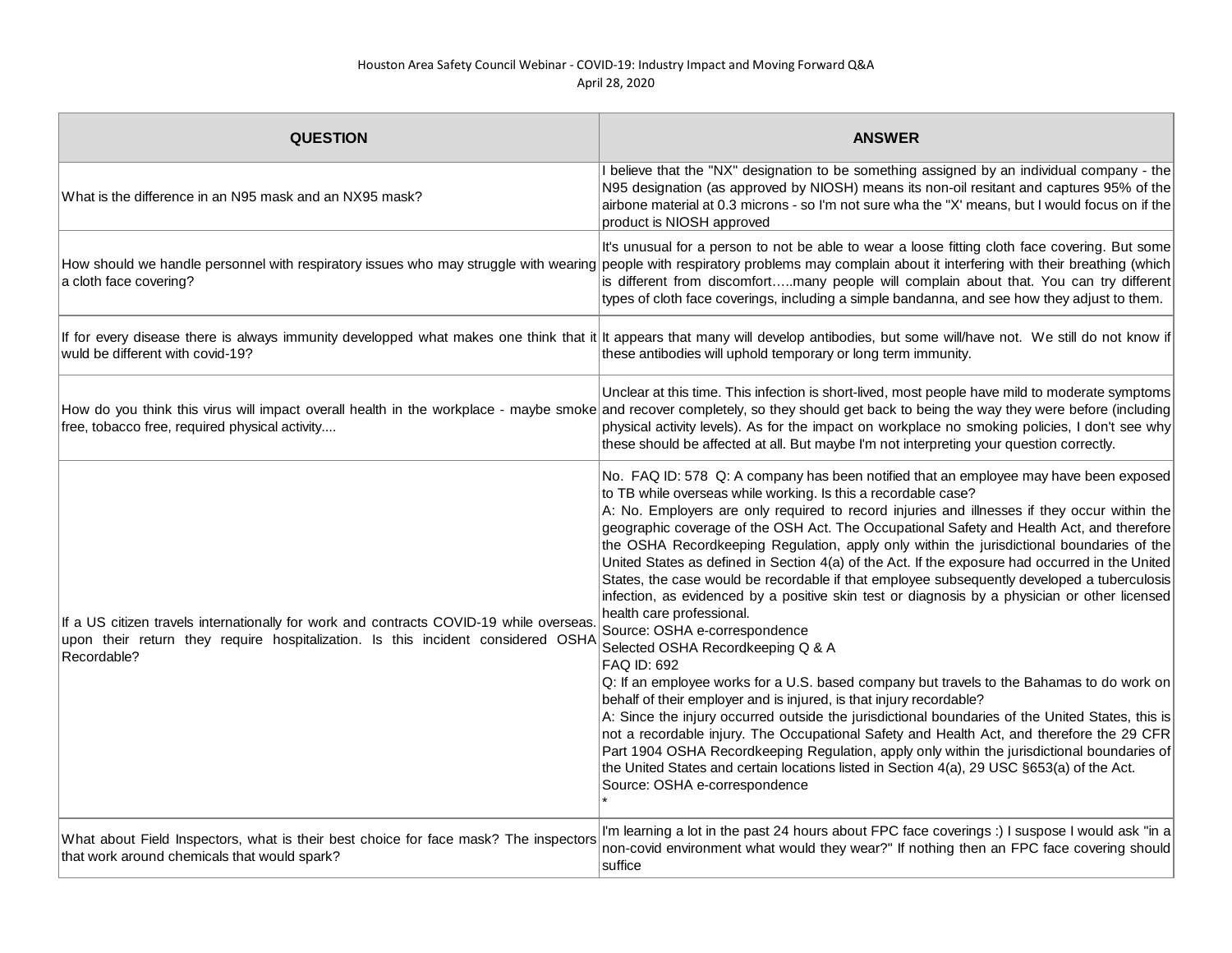| <b>QUESTION</b>                                                                                                                                                                                                                                                            | <b>ANSWER</b>                                                                                                                                                                                                                                                                                                                                                                                                                                                                                                                |
|----------------------------------------------------------------------------------------------------------------------------------------------------------------------------------------------------------------------------------------------------------------------------|------------------------------------------------------------------------------------------------------------------------------------------------------------------------------------------------------------------------------------------------------------------------------------------------------------------------------------------------------------------------------------------------------------------------------------------------------------------------------------------------------------------------------|
| treatment?                                                                                                                                                                                                                                                                 | If someone is positive but asymptomatic, and is sent home for a 14 day quarantine, Not unless they eventually exhibited signs making theirs recordable. Please be aware that<br>would that be considered an OSHA LTW case eventhough they did not require any anyone that was in contact with them who subsequesntly comes down with it may then be<br>considered recordable.*                                                                                                                                               |
| Wearing FRC masks would not be required in a new construction project at gas plants.<br>However, wearing half masks with P100 filters is normal PPE in a flammable enviroment. P100 should be effective given what we know so far<br>Will this be the minimum requirement? |                                                                                                                                                                                                                                                                                                                                                                                                                                                                                                                              |
| With the exhalation valve allowing droplets to be released, but not to potentially inhale<br>the virus, which is the better option for employees working in close situations, N95 or<br>cloth masks?                                                                       | I'd suggest cloth mask, but if able to eventually get N95s get the one's without the exhalation<br>valve until we learn more about the science of how this is spread                                                                                                                                                                                                                                                                                                                                                         |
| Sorry for joining late, so this question may already have been answered. What ADA<br>considerations are there relative to RTW testing?                                                                                                                                     | Some workers may request an ADA accommodation related to the virus, and they should be<br>handled using the same process an employer uses for any ADA requests. Some conditions to<br>look out for are chronic illnesses that are associated with being immunocompromised (lower<br>defenses), like certain cancers, autoimmune conditions, HIV or other immune deficiency<br>conditions. Also treatment for long periods with cancer chemotherapy, oral steroids and the<br>like, which can also depress the immune system. |
| If the N95 are used as face covers for covid-19, do they have to go through initial fit test? NO, OSHA has reccomended suspending the fit testing of N05 masks at this time                                                                                                |                                                                                                                                                                                                                                                                                                                                                                                                                                                                                                                              |
| how often should the surgical mask should be changed out?                                                                                                                                                                                                                  | At a minimum, surgical masks should be disposed of at the end of a work day. Sooneer than<br>that if they become wet or visibly dirty.                                                                                                                                                                                                                                                                                                                                                                                       |
| Dr. George, what is your opinion on aerosol transmission?                                                                                                                                                                                                                  | It can occur with the novel coronavirus, although the main means of transmission is still by<br>droplets. Certain situations, though, can increase the likelihood of aerosol transmission. Most<br>of these will be encountered in healthcare settings and are known as "aerosol-generating<br>procedures." Examples include intubation, extubation, administration of nebulized medications<br>and use of BiPAP ventilation.                                                                                                |
| COVID19 positive personnel?                                                                                                                                                                                                                                                | Dr. George, I know FDA said food is not a way for transmission, but don't touch you Transmission of the virus by contaminated surfaces (including countertops, dirty gloves, dirty<br>mouth by dirty hands. Would it be a concern if you eat food that has been handled by hands, etc. Sharing food with a COVID-19 positive person is not a good idea, as a general<br>principle.                                                                                                                                           |
| How reliable are contactless thermometers?                                                                                                                                                                                                                                 | hit or miss. They are the least reliable way to check a body temperature                                                                                                                                                                                                                                                                                                                                                                                                                                                     |
| Has OSHA given more information when it comes to determine workplace recordability?<br>"Got COVID19 at work"                                                                                                                                                               | Nothing other than what is on the website.*                                                                                                                                                                                                                                                                                                                                                                                                                                                                                  |
| How do you determine the measurements of a good sneeze barrier?                                                                                                                                                                                                            | good question - from what I've seen in practice, it looks like a clear plexiglass or other material<br>that is perhaps 25% wider than the person behind it                                                                                                                                                                                                                                                                                                                                                                   |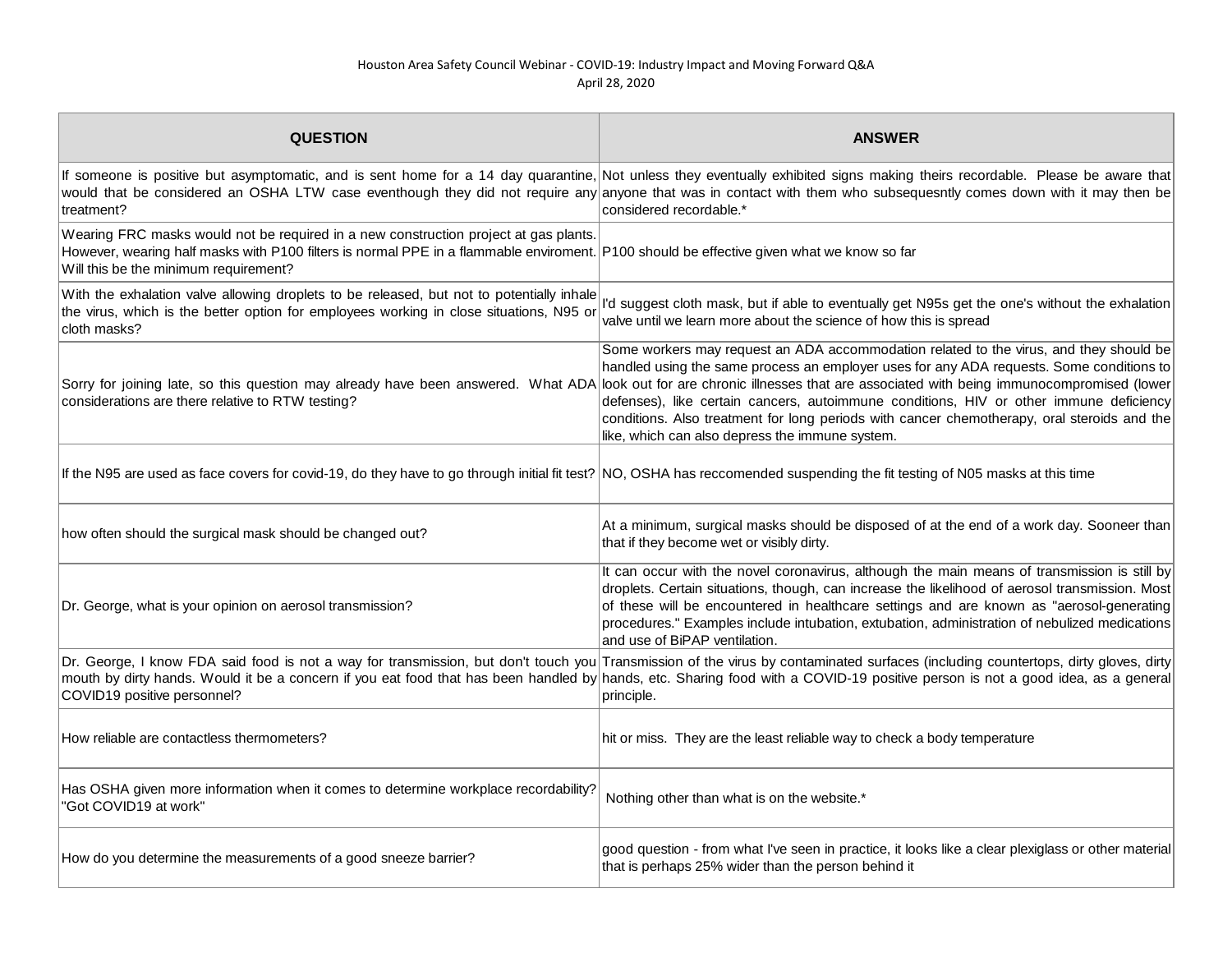| <b>QUESTION</b>                                                                                                                                                                                                                                                                                                                    | <b>ANSWER</b>                                                                                                                                                                                                                                                                                                                                                                                                                                                                                                                                                                                                                                                                                                                                                                                                                                                                                                                                                                                                                                                                                                                                                                                                                                                                                                                                                                                                                               |
|------------------------------------------------------------------------------------------------------------------------------------------------------------------------------------------------------------------------------------------------------------------------------------------------------------------------------------|---------------------------------------------------------------------------------------------------------------------------------------------------------------------------------------------------------------------------------------------------------------------------------------------------------------------------------------------------------------------------------------------------------------------------------------------------------------------------------------------------------------------------------------------------------------------------------------------------------------------------------------------------------------------------------------------------------------------------------------------------------------------------------------------------------------------------------------------------------------------------------------------------------------------------------------------------------------------------------------------------------------------------------------------------------------------------------------------------------------------------------------------------------------------------------------------------------------------------------------------------------------------------------------------------------------------------------------------------------------------------------------------------------------------------------------------|
| Has the degrdation of the N95 respirator material and elastic been studied?                                                                                                                                                                                                                                                        | Our collegues at U Nebraska are clsoely follwing this - I think they are limiting their<br>reporcessing to 5 times, so m thinknig is the elastic would still perform thru those cycles - but I<br>can't point to a paer on this (yet)                                                                                                                                                                                                                                                                                                                                                                                                                                                                                                                                                                                                                                                                                                                                                                                                                                                                                                                                                                                                                                                                                                                                                                                                       |
| Can you use a "wet nap" as substitute if no water or hand sanitizer?                                                                                                                                                                                                                                                               | Better than nothing, but I'd stick with handwashing with soap and water, and then secondarily<br>hand sanitizer                                                                                                                                                                                                                                                                                                                                                                                                                                                                                                                                                                                                                                                                                                                                                                                                                                                                                                                                                                                                                                                                                                                                                                                                                                                                                                                             |
| What does the UV light do to the elastic?                                                                                                                                                                                                                                                                                          | Good question - so far Nebraska has not reproted any degrtation - I think their re-use is<br>limited t o5 times but I need to check                                                                                                                                                                                                                                                                                                                                                                                                                                                                                                                                                                                                                                                                                                                                                                                                                                                                                                                                                                                                                                                                                                                                                                                                                                                                                                         |
| recordable injury?                                                                                                                                                                                                                                                                                                                 | Is an employer, after determining an employee did not get sick with COVID-19 in the if the company makes a determination that it is not work related then no. Please keep in mind<br>workplace, still required to call OSHA and receive their OK to have this case as a not two things. Better safe than sorry unles its clear cut AND if it is a fatality I would recommend<br>reporting to cover yourself.*                                                                                                                                                                                                                                                                                                                                                                                                                                                                                                                                                                                                                                                                                                                                                                                                                                                                                                                                                                                                                               |
| Can an employee refuse to be temperature screened upon entering a worksite?                                                                                                                                                                                                                                                        | I'm not a lawyer, but my understanding is that an employer can require a temperature screen.<br>If an employee refuses, the employer can not allow them on the premises, if she/he feels it is<br>in the best interest of safety. There is a duty for the employer to assure a safe workplace<br>under OSHA.                                                                                                                                                                                                                                                                                                                                                                                                                                                                                                                                                                                                                                                                                                                                                                                                                                                                                                                                                                                                                                                                                                                                |
| single day? For what?                                                                                                                                                                                                                                                                                                              | Plus, how would I be expected to test hunreds or even thousands of employees every No one has advised or mandated testing all employees. This would be totally up to you, the<br>employer, to decide what you wanted to do.                                                                                                                                                                                                                                                                                                                                                                                                                                                                                                                                                                                                                                                                                                                                                                                                                                                                                                                                                                                                                                                                                                                                                                                                                 |
| Concerning testing, based on what I am hearing, it appears to me that the usefulness o<br>them is very questionable. That seems to me to be a dangerous decision making<br>strategy keeping people out of the work. Why are we testing and not just following the<br>Heirachy. Seems like a big gamble to base so much on testing. | We have to be careful not to use "testing" as a general term for all types of COVID-19 related<br>testing. Testing directly for the virus (also known as the PCR test, obtained by a<br>nasopharyngeal swab) is very useful in diagnosing acute COVID-19 infection. It also has a<br>role, in HEALTHCARE settings, for determinng the readiness of an infected worker to return<br>to work (for example, some hospitals are requiring two negative PCR tests before allowing a<br>worker to return). The other general category of tests related to COVID-19 are "antibody<br>tests", usually obtained with a blood sample. These antibody tests do not measure the virus<br>directly, but instead measure the body's response to that virus (i.e., we develop antibodies).<br>The role of antibody testing in RETURN TO WORK is unclear at this time and I would NOT<br>advise it until we have a better idea on how to interpret results and then how to use them in<br>determining in return to work. The issue will become clearer, however, in the coming weeks as<br>we review more and more data on antibody testing. One of the most important issues to<br>resolve is whether elevated levels of antibodies mean a person has become "immune" to the<br>virus, at least for a period of time. We shall see. And I completely agree that testing is NO<br>SUBSTITUTE for implementing the hierarchy of controls in your workplace!! |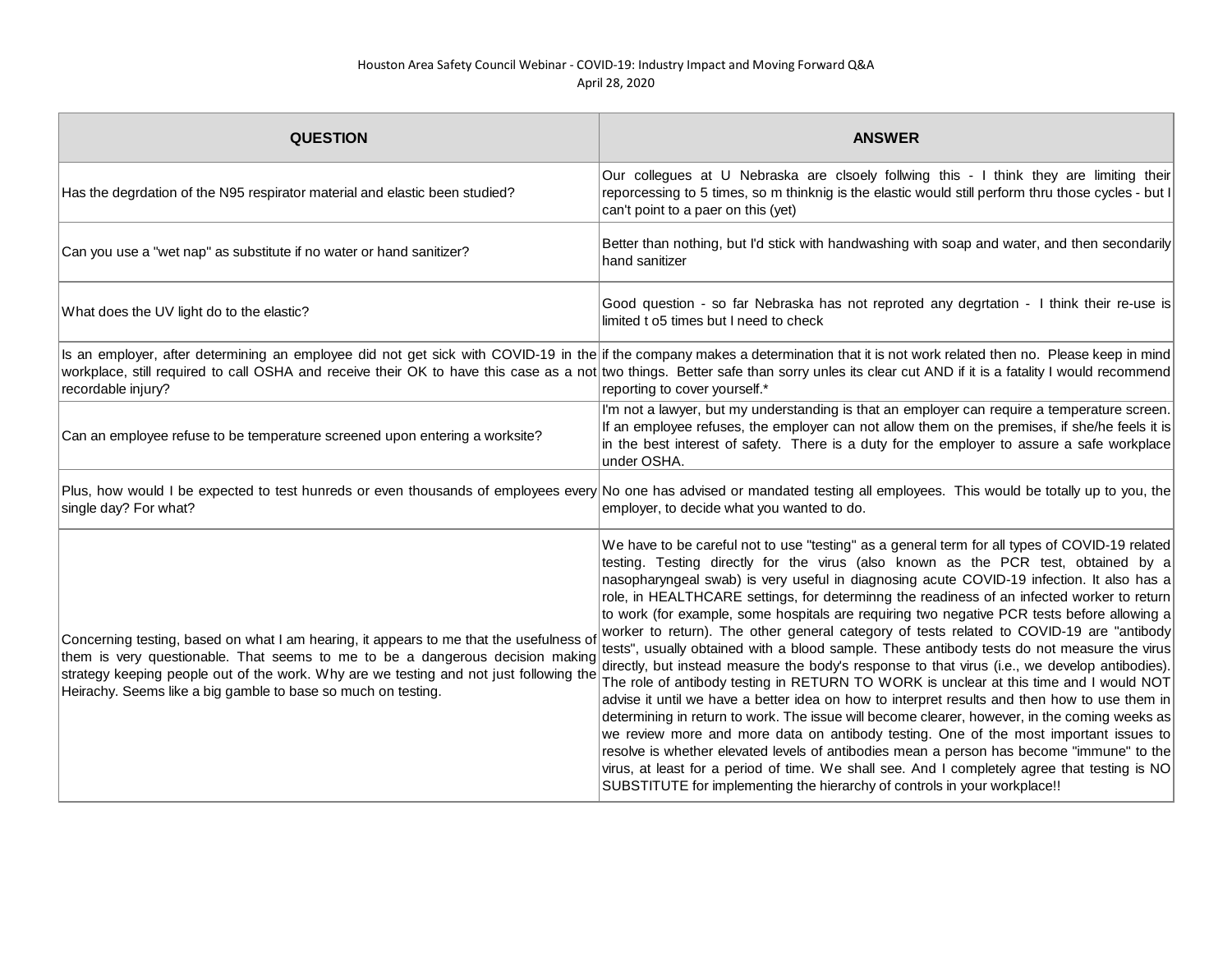| <b>QUESTION</b>                                                                                                                                                                                                                      | <b>ANSWER</b>                                                                                                                                                                                                                                                                                                                                                                                                                                                                                                                                                                                                                                                                                                                                                                                                                                                                                                                                                                              |
|--------------------------------------------------------------------------------------------------------------------------------------------------------------------------------------------------------------------------------------|--------------------------------------------------------------------------------------------------------------------------------------------------------------------------------------------------------------------------------------------------------------------------------------------------------------------------------------------------------------------------------------------------------------------------------------------------------------------------------------------------------------------------------------------------------------------------------------------------------------------------------------------------------------------------------------------------------------------------------------------------------------------------------------------------------------------------------------------------------------------------------------------------------------------------------------------------------------------------------------------|
| has been identified in a work area or hotel or other type area?                                                                                                                                                                      | Yes, there are and I expect these guidelines to become clearer and possibly more industry or<br>business-specific in coming weeks. The most important thing to do, when a confirmed case of<br>COVID occurs in the workplace, is to get the worker out of the workplace and then get<br>medical advice on how to handle the case medically. Most cases can be treated at home, but<br>Is there any kind of protocal for testing a workarea for reentry after a known covid case it's important to know when a higher level of medical care, such as hospitalization, may be<br>indicated, and this should be determined by a medical provider. It is also likely that, for a<br>confirmed case in the workplace, the employer will be contacted by the local health<br>department to start what is called a contact tracingthis is where they try to identify other co-<br>workers who may have been in close contact with the case and who may be harboring the<br>virus or an infection. |
| Can you Autoclave the N95 Mask?                                                                                                                                                                                                      | To my knowledge autoclaving, given its intense heat and pressue damages the masks' ability<br>to filter as designed                                                                                                                                                                                                                                                                                                                                                                                                                                                                                                                                                                                                                                                                                                                                                                                                                                                                        |
| cloth mask at your desk if you are in an open setting?                                                                                                                                                                               | In an office setting, if you are practicing 6 feet social distancing, is it still advised to wear a Yes, that would be my advice. Social distancing, though, is more important than covering your<br>face. But both together will increase the level of safety.                                                                                                                                                                                                                                                                                                                                                                                                                                                                                                                                                                                                                                                                                                                            |
| We are deconning Shared equipment, Harnesses, hand toools etc. Is this<br>reccommended?                                                                                                                                              | it is a good practice                                                                                                                                                                                                                                                                                                                                                                                                                                                                                                                                                                                                                                                                                                                                                                                                                                                                                                                                                                      |
| How do we get that legal brief concnerning wear of the mask? Through UT Houston?<br>Thanks                                                                                                                                           | I may have misspoken. It's not a legal briefing. It was more of a Q and A shared in an email. I<br>would suggest the employer consult with their own company lawyer, especially those who<br>handle employment law. There are also some free sources of legal advice on the web, and<br>probably on government websites, that you can try accessing (just make sure they are<br>RELIABLE).                                                                                                                                                                                                                                                                                                                                                                                                                                                                                                                                                                                                 |
| am still confused about type of mask. Our employees are required to wear FRC and<br>Nomex with Safety glasses. Should the mask be made of FRC material? We are<br>currently using the cloth mask that should be washed daily. Thanks | Apparently so - this was a bit of a new one for me, but there are a variety of FRC face<br>coverings avaiable                                                                                                                                                                                                                                                                                                                                                                                                                                                                                                                                                                                                                                                                                                                                                                                                                                                                              |
| When Harris Co lifts face covering requirement, if a non-health care employer continues<br>to require face covering, will this be subject to regulation under PPE OSHA regulations?                                                  | That would be an added protection the company has chosen to implement and would be<br>subject possibly under Section 5(a)(1) of the Act as with any increased protection a company<br>decides in its day to day activity.*                                                                                                                                                                                                                                                                                                                                                                                                                                                                                                                                                                                                                                                                                                                                                                 |
| If the hazard assessment requires FR clothing, will OSHA consider the face covering to<br>also need to be FRC                                                                                                                        | That was a very good question yesterday and I have sought further guidance.                                                                                                                                                                                                                                                                                                                                                                                                                                                                                                                                                                                                                                                                                                                                                                                                                                                                                                                |
| If an employees wears a N95, P100 at work in lieu of a cloth face mask, do they need to<br>be informed as per Appendix D 1910.134?                                                                                                   | Yes, none of the guidance changes the applicability of App D.*                                                                                                                                                                                                                                                                                                                                                                                                                                                                                                                                                                                                                                                                                                                                                                                                                                                                                                                             |
| Is it generally true that speaking without coughing or sneezing can also transmit if <6ft?                                                                                                                                           | The emerging scientific literature suggests that merely talking may transmit the virus - hence<br>why the community face covering order                                                                                                                                                                                                                                                                                                                                                                                                                                                                                                                                                                                                                                                                                                                                                                                                                                                    |